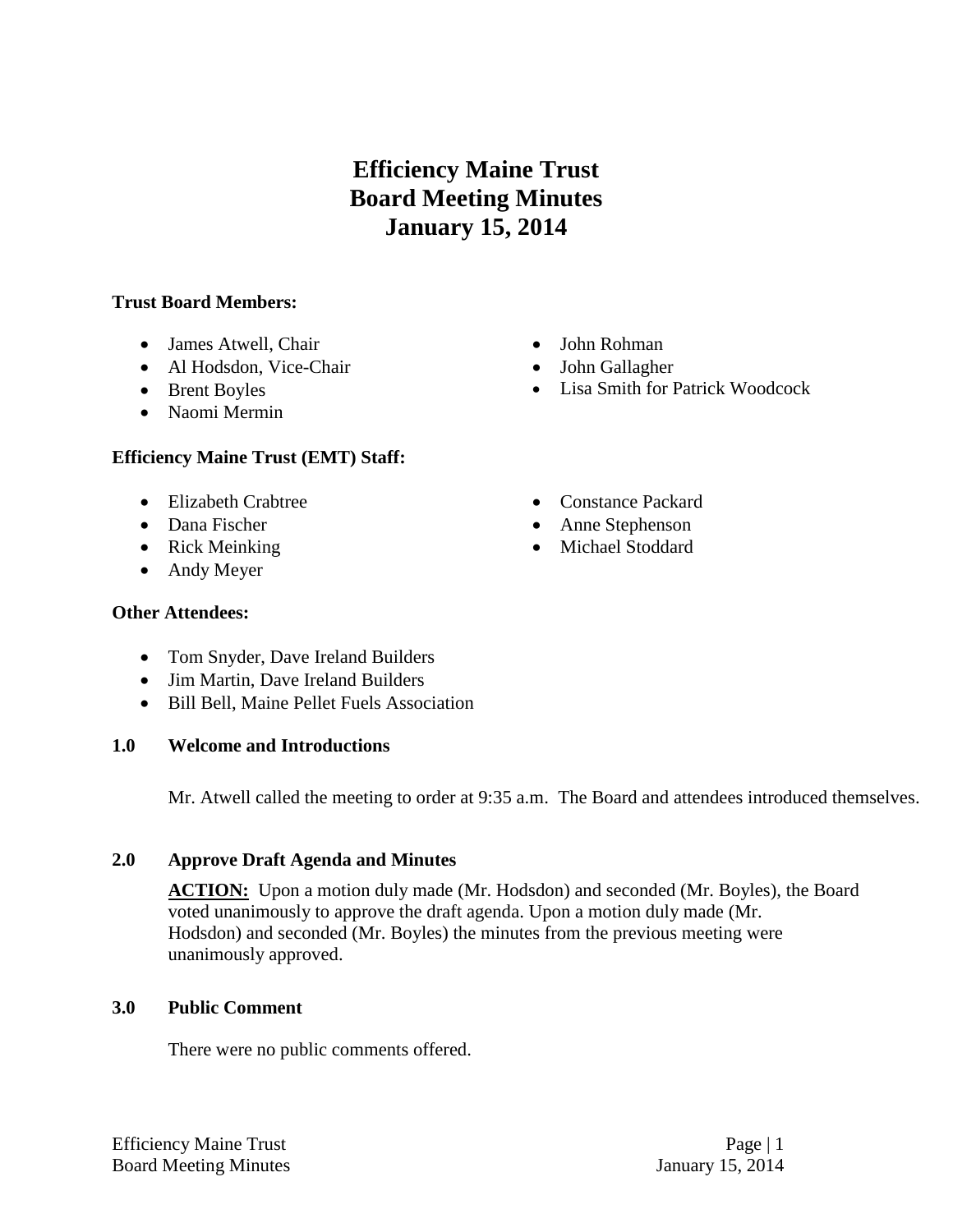# **4.0 Executive Director Report**

Mr. Stoddard reported that staff relied exclusively on the contractor community to spread the word about HESP incentives in the program's first months in order to ensure that the pace of program interest would not exceed the program budget. Now that that pace has been determined to be slightly under program goals, staff has begun to roll-out a marketing initiative.

Mr. Stoddard then briefed the board on the Business Program and mentioned that the program is slightly behind goal now that the program's budget has been increased. A number of tweaks are planned for the coming months. Mr. Stoddard also mentioned that the multifamily program is very close to reaching its goal of 1,800 units and that a thirdparty evaluation of the multifamily program will be completed this spring.

Mr. Stoddard then moved to reporting on the LiWx program. The current program is finishing the remaining electrically-heated eligible properties and will be redesigned this spring. Mr. Stoddard reported that the Large Customer Program is behind on schedule and budget and that the Large Customer Review Team and staff are working on modifying the program cap to allow for large projects to be covered by a multi-year program cap. Ms. Mermin added that such a change would be consistent with other large customer programs across the country.

Mr. Stoddard mentioned that the HESP program will be the subject of a briefing at the next meeting. Heat pumps continue to be the most popular measure installed as part of the program. Ms. Mermin asked that information about homeowners taking next steps after air sealing projects be included in the briefing. Mr. Atwell asked if seasonality is important in program uptake. Ms. Mermin added that Massachusetts has an additional incentive for boiler replacements from April through June. Mr. Stoddard concluded his briefing on HESP by sharing that there have been no low-income heating system replacements completed through the eCHIP program and that Efficiency Maine is working with MSHA to better understand why. Mr. Gallagher added that MSHA is working with the CAPs and that part of the problem is the time of year – vendors are more likely to do repairs than replacements during the heating season. He also added that MSHA's federal procurement policy which requires three bids and a written proposal may be a deterrent for vendor participation in the program.

Ms. Smith asked if the Unitil Natural Gas program budget also be added to the list of topics for the February board meeting in order to discuss the possibility of applying the Unitil rebate to measures other than air sealing. Mr. Stoddard replied that it would be added and that it was important to discuss because many states have trouble meeting cost effectiveness tests for natural gas heating equipment. Mr. Rohman asked if the other utilities were close to meeting the 5,000 customer threshold. Mr. Stoddard replied that the Omnibus bill removed the threshold and that Efficiency Maine has filed at the PUC for a study that will identify natural gas measure opportunities throughout the state and submit a proposal and budget that would be put into rates. Soon the staff will present straw proposal on what will be presented to the PUC. Ms. Smith asked why the costeffectiveness test determines measure selection. Mr. Stoddard replied that the short answer is because the intent is to squeeze the most value out of rate payer dollars.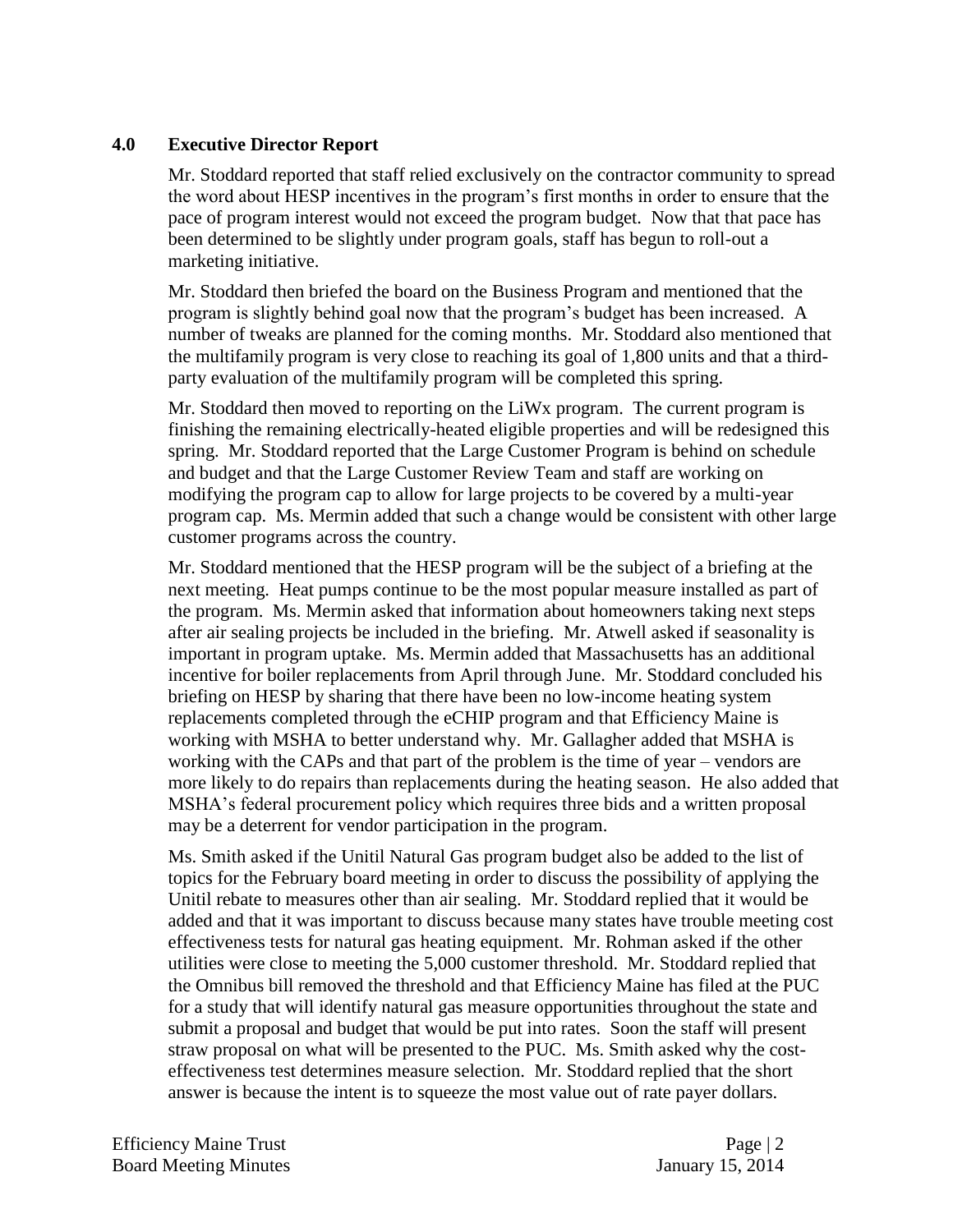Efficiency programs have cost-effective conservation as their primary mission; it is part of the Efficiency Maine rules for program administration.

Mr. Stoddard concluded the Executive Director's report by sharing that there have been some staff changes. Ms. Lloyd has left to become the City Planner in Belfast; Mr. Lyle will be joining the staff soon to work as a program manager. Ms. Lloyd's Data and Research Analyst position has been posted.

# **5.0 Reports**

# **a. Finance Committee**

# **i. Committee Update**

Mr. Boyles began his report by mentioning that the Finance Committee met last week and has the following report and recommendations. Page 10 of the Executive Director's Report has a good summary of the financials: December was a good month for revenues and expenditures are on track. Mr. Boyles continued by sharing that the Finance Committee is recommending an extension to the audit contract; that does not need to go out to bid, rather the committee will exercise its option to extend last year's contract.

# **ii. Approve annual membership in Design Lights Consortium (DLC)**

Mr. Boyles directed the Board's attention to a memo from Elizabeth Crabtree dated January 8, 2014.

**ACTION:** Upon a motion duly made (Mr. Boyles) and seconded (Mr. Hodsdon), the Board unanimously moved to authorize the Executive Director to enroll Efficiency Maine as a 2014 member of the Design Light Consortium for the cost of \$3,900.

# **iii. Approve two budget adjustments to reflect actual proceeds of last two RGGI auctions and correct Maine Yankee revenues**

Mr. Boyles briefed the board that this motion adjusts the budget to reflect the actual proceeds from the last two RGGI auctions and corrected Maine Yankee revenues. CMP has paid Efficiency Maine the Maine Yankee funds, but Emera has received adjustments to their revenues and will be transferring \$456,300 less to Efficiency Maine. The finance committee recommends that the budget be modified to reflect the breakdown as outlined in a January 15 memo from Constance Packard.

Mr. Atwell asked if the modified budget allocations reflect the difficulty of meeting the program objectives of the large customer program and suggested that the proportional decrease of Maine Yankee funds across all programs be examined. Ms. Mermin suggested that it would be cleaner to do the cut according to earlier allocations and do a later budget amendment to transfer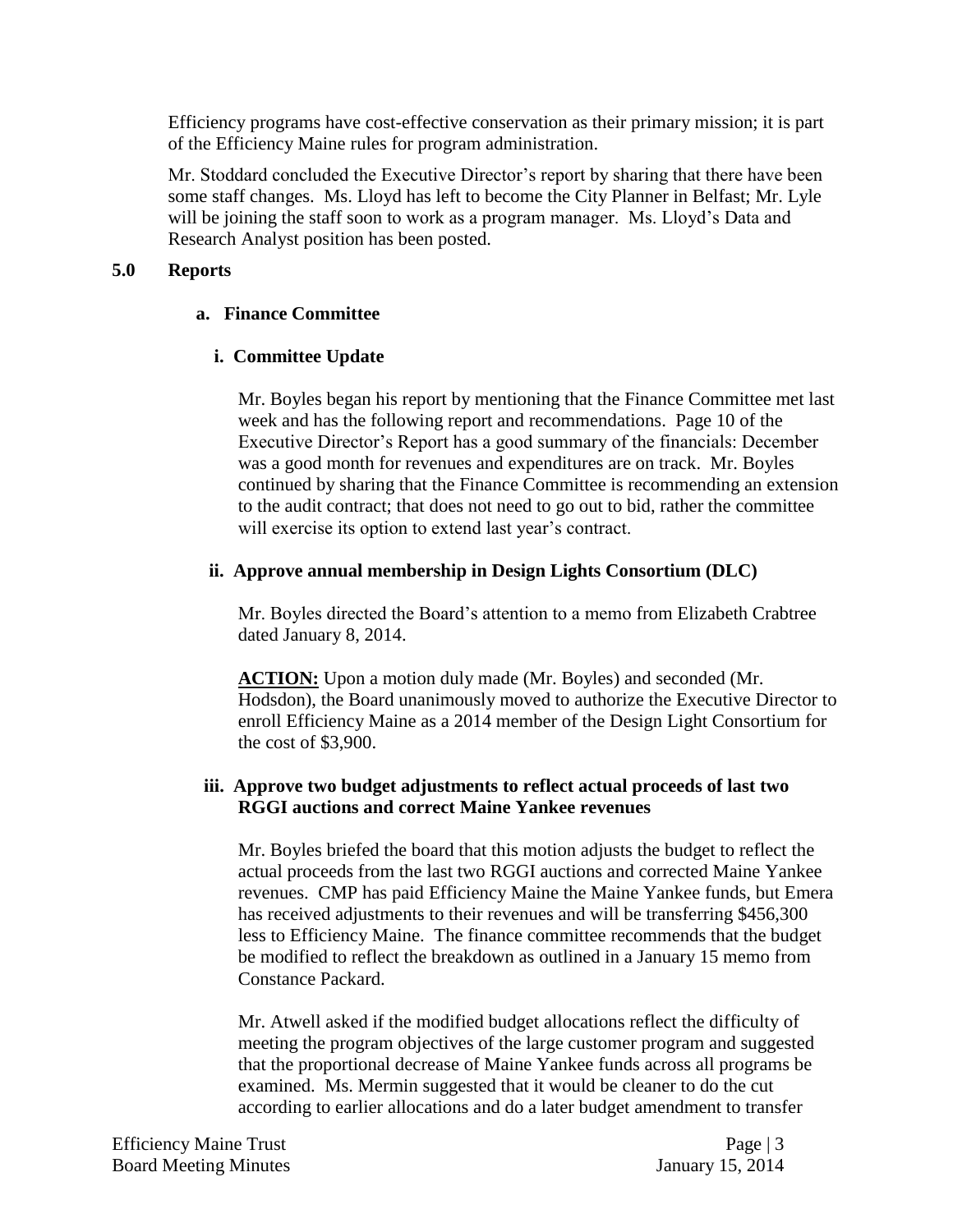funds if necessary. Mr. Stoddard thanked Mr. Atwell and Ms. Mermin for their suggestions and added that some mid-course corrections for budget allocations will be an on-going topic over the coming months.

**ACTION:** Upon a motion duly made (Mr. Boyles) and seconded (Ms. Mermin), the Board unanimously moved to approve the revenue and expenditure budgets for Maine Yankee and RGGI as outlined in two January 15 2014 memos from Constance Packard.

# **iv. Update on change in federal underwriting standards for insured residential PowerSaver Loans**

Mr. Stoddard directed the Board's attention to a memo from Elizabeth Crabtree and Dana Fischer on a change to PowerSaver underwriting standards. There is no motion to change the standards at this time, but the staff may recommend modification to underwriting standards at the next Board meeting.

# **b. Staff Reports**

## **i. Website Upgrade (Dr. Anne Stephenson, Communications Manager)**

Anne Stephenson shared recent upgrades to the website as well as projects that will soon be live, including modifications to the Residential Vendor Locator. Dr. Stephenson also shared information on a recently-launched Google Ad campaign for the HESP program. Mr. Hodsdon and Ms. Smith recommended that more information about the vendor categories and vendor certifications be included in the new version of the locator.

# **ii. Small Business Direct Install Pilot – Review (Rick Meinking, Business Program Manager)**

Mr. Meinking briefed the Board on the Small Business Direct Install Pilot, including the different delivery methods attempted in Machias and Presque Isle. Mr. Meinking shared an outline of the program design for the next Direct Install Pilot to apply lessons learned from the first two locations with the hope to get more program participants at lower administrative costs in the next round, as well as to move from assessment to installation more quickly. Mr. Stoddard added that the staff was also applying lessons learned from the Boothbay Harbor Non-Transmission Alternative Pilot to the next phase of the Small Business pilot. Mr. Atwell asked if the next phase would also be geographically-focused. Mr. Meinking replied that it would.